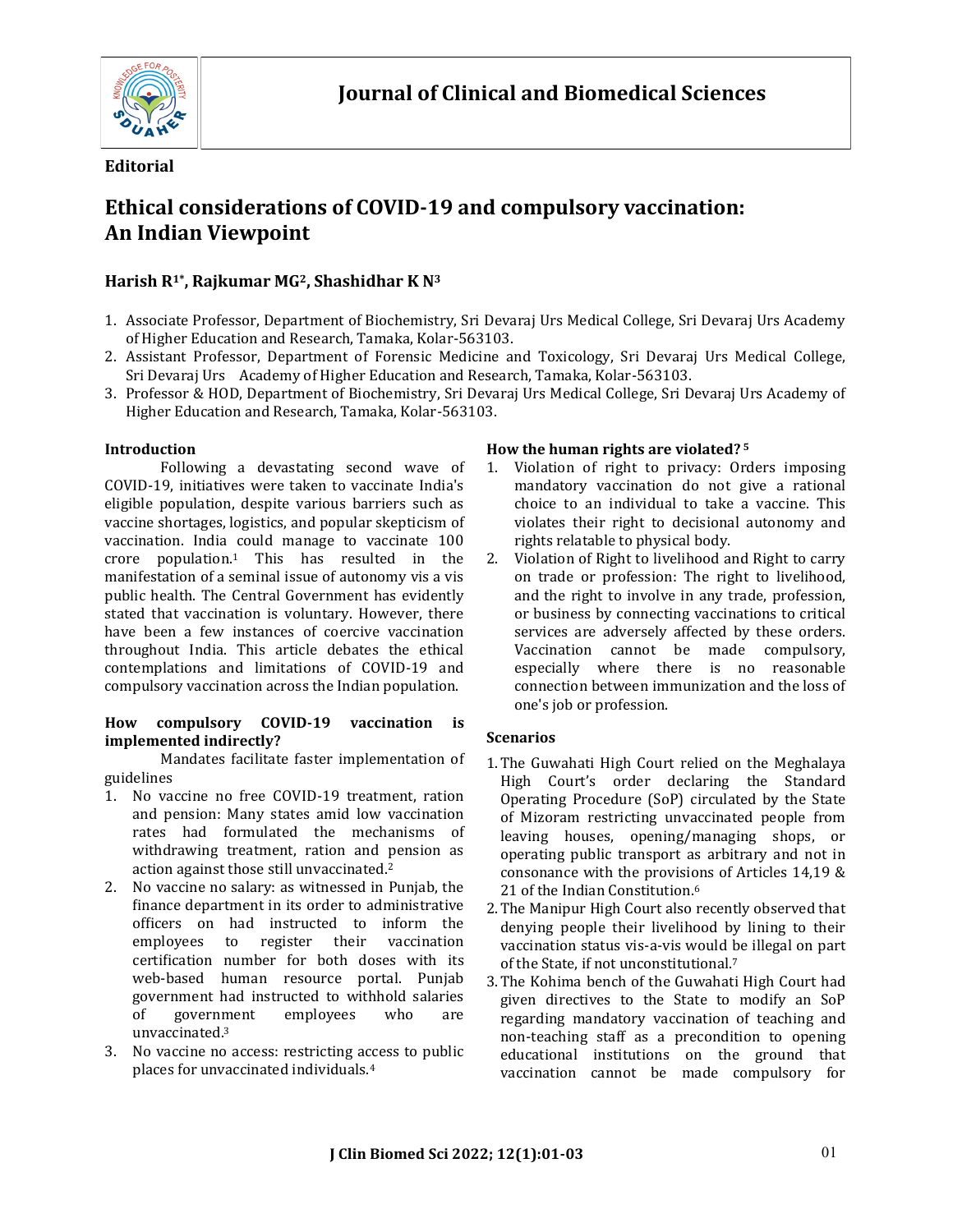## **Harish et al. Ethical considerations of COVID-19 and compulsory vaccination**

re-opening of colleges and technical institutions from July 26 and classes 11 and 12 from August 2, 2021, with 50 per cent attendance as a preventive measure against coronavirus.<sup>8</sup>

In such scenarios, the Court believes that coercive vaccination orders which infringe on people's fundamental rights are invalid and taints the primary objective of vaccination, which is to protect people.

#### **Legal Challenges of coercive vaccination:**

- 1. Absence of valid law: compulsory vaccination curbing the fundamental rights of people is being carried out through executive orders by state or local governments and not by the law.
- 2. Disproportionate state actions: Benefits of vaccination cannot be justified to deprive people of their food and livelihood.
- 3. Perturbation of the principle of equity:
	- a) Lack of access to vaccines: the coercion to vaccinate came when there was a shortage of vaccines.
	- b) Unreasonable discernment between vaccinated and unvaccinated: Coercive vaccination orders leads to excessive discrimination against the unvaccinated population without a reasonable nexus because population immunized with the first dose are allowed to earn their livelihood while their unvaccinated counterparts cannot.

## **Apropos to these observations three propositions form the crux of the argument in defence of the compulsory vaccination:**

### **Proposition 1: Harm to others**

The COVID-19 vaccination was rolled out for elderly vulnerable population and adults.

Let us consider an adult traveler might knowingly put others in danger due to risk of infection if they refuse to be vaccinated.

- 1. Contagious diseases that might result in (more than trivial) harm can be passed on to others through non-intentional action.
- 2. This could be prevented through vaccination of any potential source individual in advance (where a relevant vaccine exists).
- 3. People through their individual actions and inactions have a universal moral obligation of non-maleficence to others.

An individual can diminish the risk of causing harm to others through vaccination for contagious disease especially during COVID-19 pandemic. Others should not be harmed because of an individual's choice. During the COVID-19 pandemic many public health issues at stake are numerous.

As health care professionals have a duty to warn about a risk of harm or provide relevant information, any attempt to bring about a vaccination for someone's own good shall be met with charge of paternalism. However, here the harm resulting from one being unvaccinated is not remote but more imminent and larger than the adverse effects of vaccination.

#### **Proposition 2: Concept of best interests**

This argument requires a lot of explanation and discussion over issues such as what constitutes 'best interests'.

Medical decisions are usual made keeping best interests of the patients. In this scenario the public who are unvaccinated are at greater risk of COVID-19. In this regard, best interests are decided on the overall welfare judgment, and on at least some occasions other parties may step in to guarantee that individuals are unharmed from the consequences of their decision making.

In COVID-19 where herd protection may protect the population, it looks as though a judgment about best interests may favor non-vaccination (assuming there is any possibility of harm resulting from that vaccination). However, from the past experiences we have recognized that there are practical reasons in favor of vaccination even though herd immunity; example of Polio vaccination exemplifies the same.

#### **Proposition 3: Benefit and harm**

Balancing the harms and benefits are a must for vaccination policies. As for the COVID-19 vaccine the focus cannot just be on harms and benefits in relation to particular individuals but that any such judgment needs to take into cogitation the consequences for populations not just individuals.

Possible 'harm-related' objections to vaccination are fewer in number. For example, it may be claimed that the risk of harm from vaccines is disproportionate to the threat from such diseases. Such arguments tend to be over-generalized or involve dubious empirical claims.

Those who are vaccinated are less likely to develop severe COVID-19 if they are infected. If sufficient members of that population are vaccinated then there is additional and major benefit to the society to create herd immunity

If routine vaccination for all recommended diseases were available to everyone across the world the impact on global health would be immensely significant.<sup>9</sup>